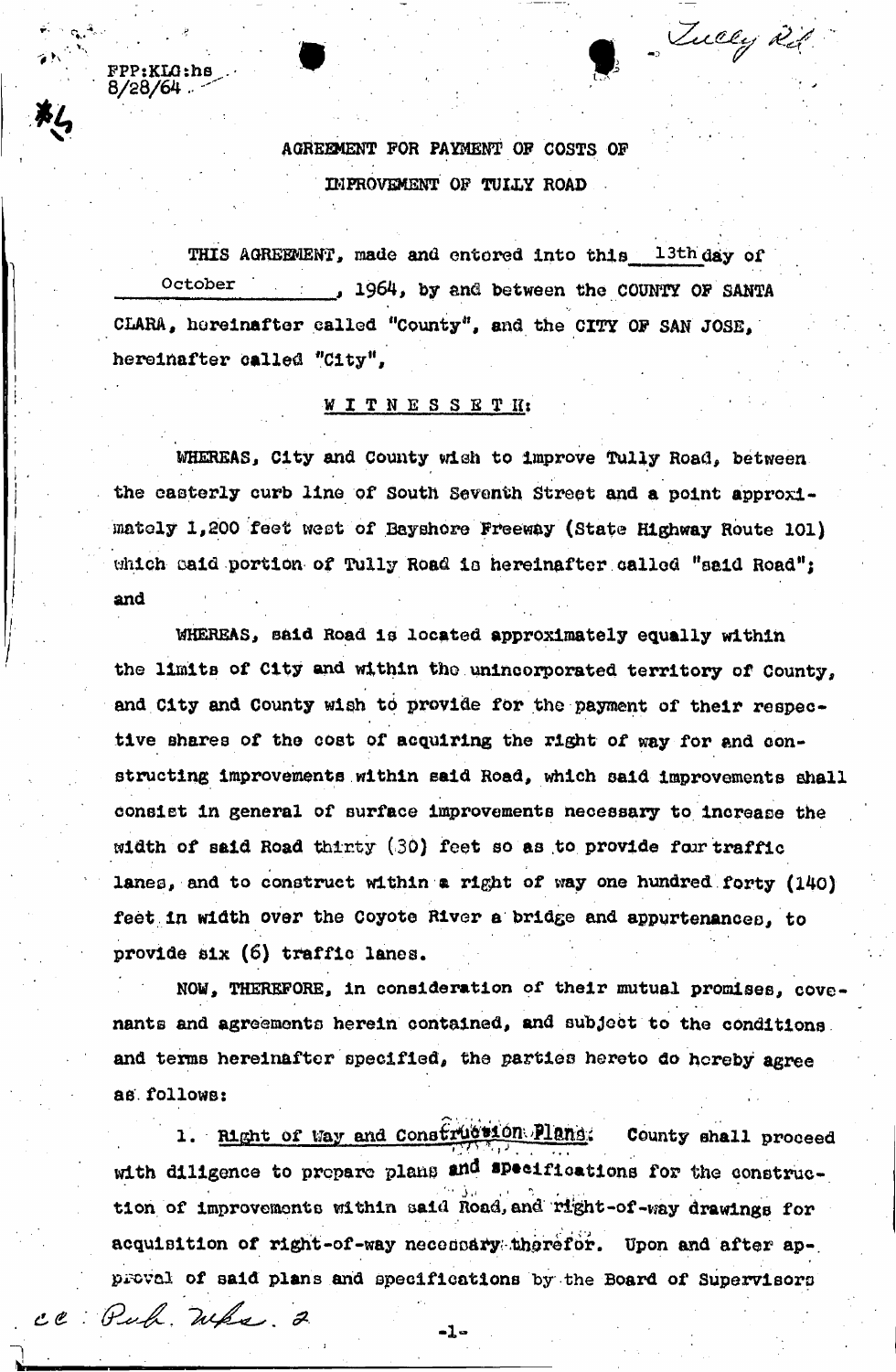a light a thrack in the strain that the advance of a state of the state of the state of the state of the ા ગુજરા જીવાના માટે પ્રોમણ માં માં તેવારો કે તેને જોના ઉપરાંત શાકભાજી જેવા માટે જોવાનું પાકની <sup>છે.</sup> આ પાકની જે we have the properties of the property of the section of the properties of the properties of the second  $\tau_{\rm d}$ જો કે જ જોવાની જ તે પણ પહોંચું જ જોયું કે ક્રાંત્રણ કરી હતા હજા જો પુણ જ લોકો છે. જો તે તે પણ જો જો  $\label{eq:2} \frac{1}{\sqrt{2}}\int_{\mathbb{R}^3}\frac{1}{\sqrt{2}}\left(\frac{1}{\sqrt{2}}\right)^2\frac{1}{\sqrt{2}}\left(\frac{1}{\sqrt{2}}\right)^2\frac{1}{\sqrt{2}}\left(\frac{1}{\sqrt{2}}\right)^2\frac{1}{\sqrt{2}}\left(\frac{1}{\sqrt{2}}\right)^2.$ Montgomery in a North Cattle and 经合同 网络奥兰森  $\mathcal{F}(\mathcal{F},\mathcal{F})$  , and  $\mathcal{F}(\mathcal{F},\mathcal{F})$  $\mathcal{A}$  ,  $\mathcal{B}^{\text{L}}_{\text{L}}$  and  $\mathcal{B}^{\text{L}}_{\text{L}}$  . The  $\mathcal{B}^{\text{L}}_{\text{L}}$  is a sequence of the sequence of the sequence of the sequence of the sequence of the sequence of the sequence of the sequence of the sequ

2.3 (2011) 2012 FOR HIMPS

人名布里尔 发射机 电自动聚合 计微电容系统 化热气的离子 机阿尔伯基 化乙酰乙酸

 $\label{eq:2} \frac{1}{2} \sum_{i=1}^n \frac{1}{2} \sum_{j=1}^n \frac{1}{2} \sum_{j=1}^n \frac{1}{2} \sum_{j=1}^n \frac{1}{2} \sum_{j=1}^n \frac{1}{2} \sum_{j=1}^n \frac{1}{2} \sum_{j=1}^n \frac{1}{2} \sum_{j=1}^n \frac{1}{2} \sum_{j=1}^n \frac{1}{2} \sum_{j=1}^n \frac{1}{2} \sum_{j=1}^n \frac{1}{2} \sum_{j=1}^n \frac{1}{2} \sum_{j=1}^n \frac{1}{$ 

机复印性动物中的 医肌

∴ αμροβγα τ

 $\mathbf{r}$ 

ال أمر قد علم الر<br>الحديث

THE COMPANY THE COMPANY OF CONTRACT OF A STATE TO THE CONTRACT OF CONTRACT OF CONTRACT OF CONTRACT OF CONTRACT OF CONTRACT OF CONTRACT OF CONTRACT OF CONTRACT OF CONTRACT OF CONTRACT OF CONTRACT OF CONTRACT OF CONTRACT OF

法国政府 经收入的证券

无力的 医牙突出线 网络产生气病学

医三氯化合物 医无子宫 医心包 医中性骨折 医中性皮肤 计多级 医骨折 医骨折的

 $\mathbf{P}^{\prime}$  . . .

a Galaxa Maginaliya qorta yaa ili kale roo qabqa waxaa irratta martoona magaaliiso ahijaa iliyo ahiyeen 计子程序 网络教堂 机反射电子极谱 化回收器 医神经囊破裂性痉挛 出租 化世界测量器 医白细胞 人名英格兰人 an Andreas Agendaux Corporation of Announcement Arthur Chevrolet (1980) and 1980 (1980) en aproli politico especiement. a i poljskom pogodnje la latinske pogod alektar i družavanje sa postije i svoje stari i sa postala a sve i se i -: ,, j, ; i,  $\mathbb{E}_{\mathbf{z}}[\mathbf{e}_{t}^{\mathbf{y}}]_{\mathcal{P}}[\mathcal{P}_{t}^{\mathbf{y}}]_{\mathcal{P}}=\mathbb{E}_{\mathbf{z}}[\mathcal{P}_{t}^{\mathbf{y}}]_{\mathcal{P}}[\mathcal{P}_{t}^{\mathbf{y}}]_{\mathcal{P}}^{\mathcal{P}}[\mathcal{P}_{t}^{\mathbf{y}}]_{\mathcal{P}}^{\mathcal{P}}=\mathbb{E}_{\mathbf{z}}[\mathcal{P}_{t}^{\mathbf{y}}]_{\mathcal{P}}^{\mathcal{P}}[\mathcal{P}_{t}^{\mathbf{y}}]_{\mathcal{P}}^{\$ al magnification of the construction of the problem of magnification of the construction of the finance of the and the first of the complete the state of the second state of the state of the state of the state of the state of the state of the state of the state of the state of the state of the state of the state of the state of the အမှုအချိန်များများမှုနှင့် နှင့် တွေ့ဝင်ရှိသည်။ မြန်မာနိုင်းများ အနည်းစုနှစ် ပြုစုနိုင်ငံ ပြန်မာပြင် တိုင်း ပြင်သည်။

BOflrtv^<sup>5</sup> Oct 23 11 os AN<sup>3</sup>Bit.  $\mathcal{L}^1_{\mathcal{M}}(\mathcal{S}_\mathcal{A}^{\mathcal{M}}) = \mathfrak{g}_0 + 2 \mathfrak{A}^{\mathcal{M}}(\mathcal{S}_\mathcal{A}^{\mathcal{M}}) \mathcal{S}_0 + \mathfrak{g}_0^{\mathcal{M}}(\mathcal{S}_\mathcal{A}^{\mathcal{M}}) \mathcal{S}_0 + \mathfrak{g}_0^{\mathcal{M}}(\mathcal{S}_\mathcal{A}^{\mathcal{M}})$  $\label{eq:1} \left\langle \left( \mathbf{A}_{1},\mathbf{A}_{2}\right) \right\rangle \leq \left\langle \mathbf{A}_{2},\mathbf{A}_{1}\right\rangle \leq 1$  $\left\{ \begin{array}{ll} \mathbf{1}_{\mathbf{1}_{\mathbf{1}_{\mathbf{2}_{\mathbf{3}_{\mathbf{3}}}}}}\left( \mathbf{1}_{\mathbf{1}_{\mathbf{3}_{\mathbf{3}}}}\left( \mathbf{1}_{\mathbf{1}_{\mathbf{3}_{\mathbf{3}}}}\right) \mathbf{1}_{\mathbf{1}_{\mathbf{3}_{\mathbf{3}}}}\left( \mathbf{1}_{\mathbf{1}_{\mathbf{3}_{\mathbf{3}}}}\left( \mathbf{1}_{\mathbf{3}_{\mathbf{3}}}\right) \mathbf{1}_{\mathbf{3}_{\mathbf{3}}}\left( \mathbf{1}_{\mathbf{3}_{\math$  $C$  COUN I  $\frac{1}{2}$ SANTA CLARA CONTRA  $\mathfrak{so}(n)$  and the probability  $\mathfrak{so}(n)$ 的复数医神经

 $\sim 10^{11}$  km s  $^{-1}$ 

ලිය කල ප්රේශනයේ පිය ගමන් කර කිරීමට සම්බන්ධ කර ගැ<mark>යදී අත්</mark>ර බලය කිරීම පිල්ලි වෙ

 $\mathcal{O}(10^{-10})$  . The set of  $\mathcal{O}(10^{-10})$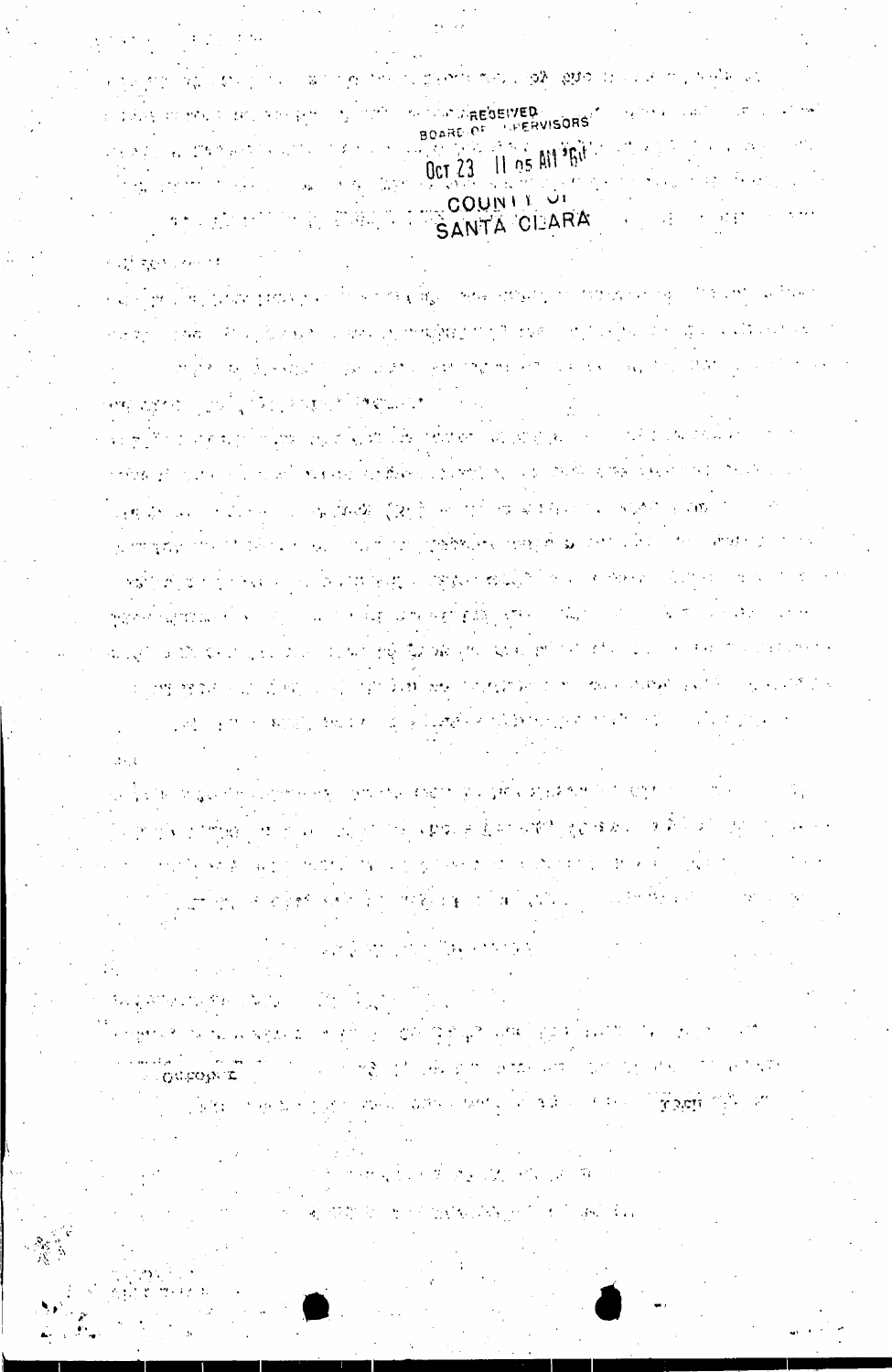of County, County shall deliver to the-Council of City one (1) complete sot of eaid plans, specifications and right-of-way drawings for approval by said Council.

2. Relinquishment of said Road to County. Not later than i .  $\mathbf{r} = \mathbf{r} \cdot \mathbf{r}$  $30$  days after execution of this agreement by County and City, County, acting pursuant to authority granted in Sections 1700 and 1701 of the Streets and Highways Code, shall adopt and forward to s, City a resolution declaring oald Road to Do a county highway\* Said resolution shall state that said Road shall become a county highway for the following purposes only: acquisition of right-of-way, construction, improvement and repair. Thereafter, the Council of City shall forthwith act pursuant to Section 1701 of the Streets and Highwayp code to grant consent to said Road becoming a county highway for the purposes hereinabove expressed. It is understood and agreed by County and City that City shall not relinquish the obligation of maintenance of said Road except only during the period said. Road is under construction,

3. Acquisition of Right-of-Way and Award of Contract. Upon completion of the plans for the construction of said improvements and approval thereof by city and *the* relinquishment of said Road by City to County as a county highway. County shall commence the acquisition of right-of-way for the construction of said Road. Upon completion, of the acquisition of said right of way, County shall take all steps necessary to advertise for bids and award a contract for the construction of said improvements. For the purpose of this paragraph only, the term "acquisition" shall include, without limitation, possession obtained through agreement or order of court.

4. Estimate of Construction Costs. County shall submit to City an estimate of the cost of construction of said improvements, and City shall advance to county, not later than the date of award of the contract for the construction thereof, a sum equal to 50% of the estimated cost of construction.

5» Payment for Acquisition of Right-of-way.

-2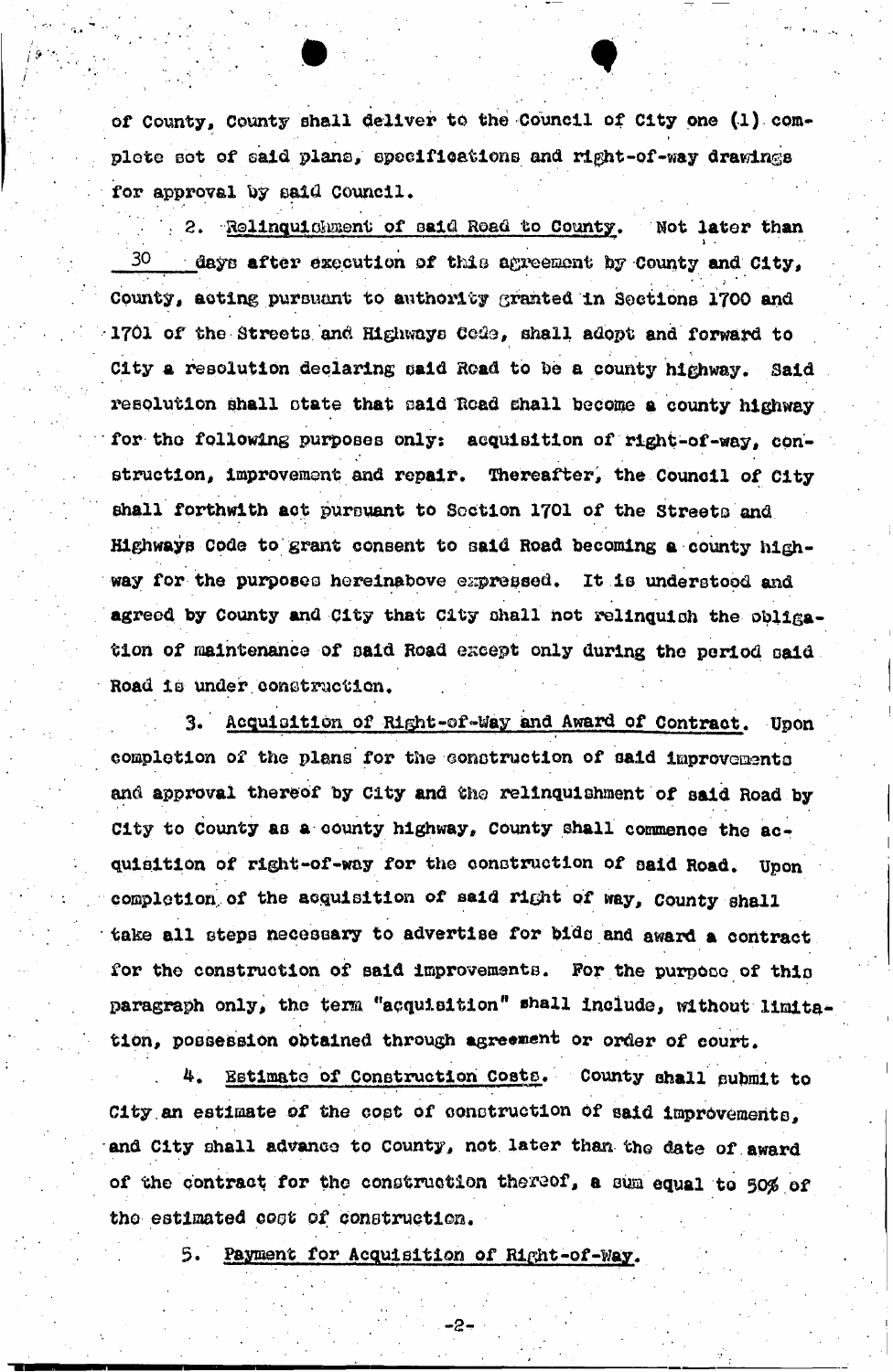(a) Upon completion of the purchase of any one or more rights-of-way for said Road, County shall submit to City an itemized statement of the costs and exponses incurred by County. Within fifteen (15) days from the date of mailing said statement, City shall submit in writing to County any objections to paid statement or requests for modification. In the event no such objection or request is so made, said statement shall be deemed approved and accepted by City, and one-half  $(1/2)$  of the total amount specified in said statement an the costs and expenses of purchase of the rights-of-way described in said statement shall be paid forthwith to County.

(b) For the purpose of paragraph 5(a) above only, the tern "purchase" shall include actions in eminent domain. Also for . . , . \* • •  $\bullet$  . For a set of the set of the set of the set of the set of the set of the set of the set of the set of the set of the set of the set of the set of the set of the set of the set of the set of the set of the set of the the purpose of said paragraph, the term "costs and expenses of purchase" shall include, without limitation, the amount paid to acquire the right-of-way through negotiation or fis determined by a court or Jury, severance damages, costs of title searches and title reports, escrow costs and costs of title **insurance,** revenue stamps, filing fees, jury fees, fees for service of process, legal costs, exponses and fees incurred by the office of County Counsel, costs of exhibits, maps and drawings, appraisal costs and fees, and witness fees.

6. Payment of Construction Costs.

(a) Upon completion of the construction of said improvements and acceptance thereof by County, County shall submit to City an **itemized** statement of the total construction coot thereof. Within fifteen (15) days from the date of mailing of said statement, City shall submit in writing to County any objections to aaid statement or requests for modification. In the event no objection or request is so made, said statement shall be deemed approved and-accepted by City, and one-half  $(1/2)$  of the total amount specified in said statement as the total construction  $\frac{1}{2}$  of said improvements shall be paid forthwith to County, less any sum advanced under paragraph 4 above. In the event the sum so advanced exceeds 50% of the total construction coats, the difference ohall be refunded to City forthwith.

-3.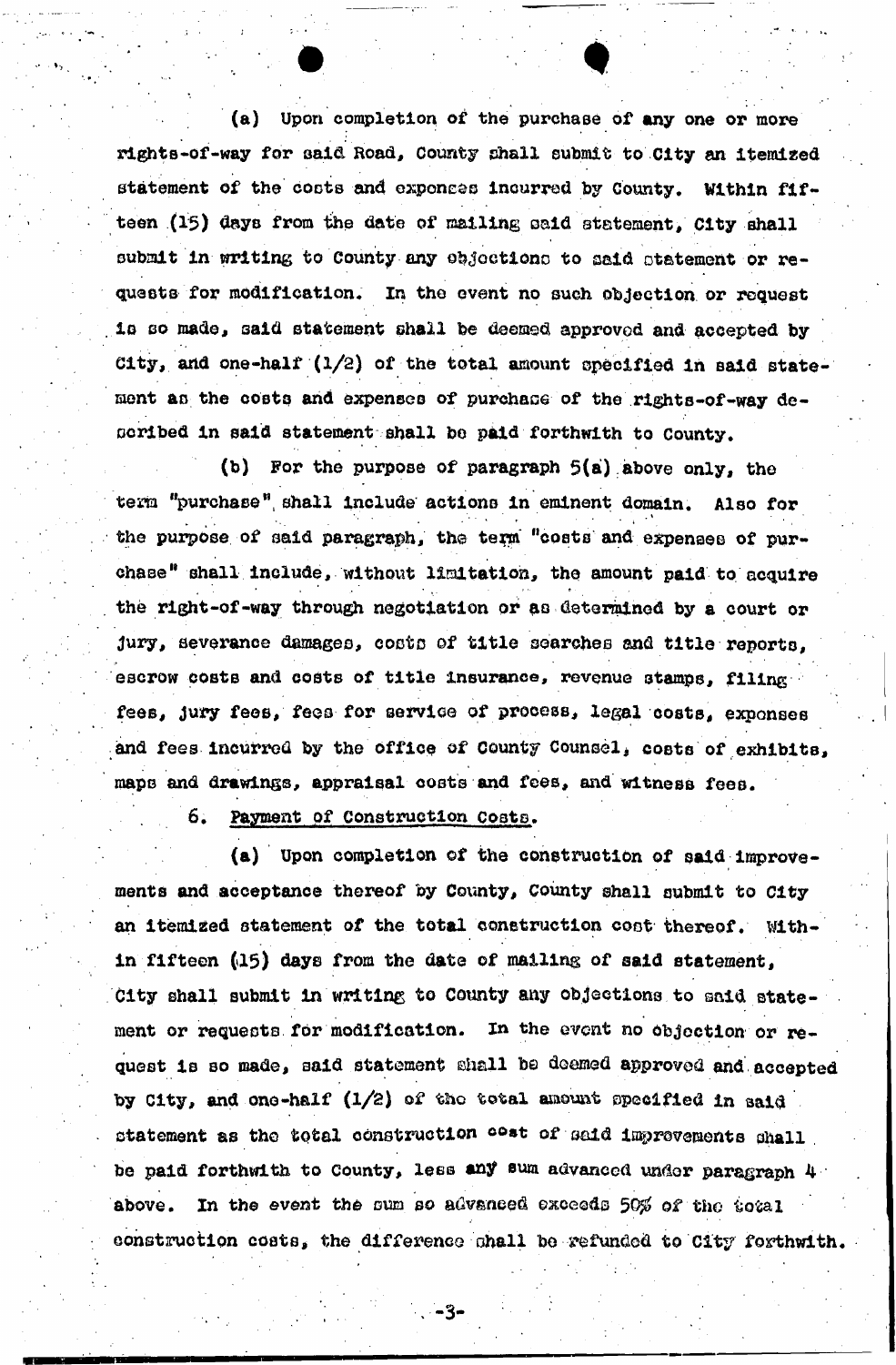(to) For the purpose of paragraph 6(a) above only, the term "total construction cost" shall mean the total amount paid by County for the construction of said improvements, plus all costs for extra work authorised by County and by the Council of City.

7. Insurance. County shall require any contractor awarded the contract fdr the construction and improvement of said Road to take out and maintain at all timed during construction, public liability and property damage insurance in form and limits of liability acceptable to City and County, insuring City and County and their respective officers and employees from and against loss, cost or expense arising out of or in any way connected.with the construction of said project.

8. Limitation on City's Share of Total Costs Hereunder. Notwithstanding any provision hereinabove contained, it is agreed by and between the parties that City's total share of County's "costs and expenses of purchase" of said rights-of-way, as hereinabove defined, and of County's "total construction coot" of said improvements, as hereinabove defined, shall not exceed the total sum of \$303,000.00.

WITNESS THE EXECUTION HEREOF the day and year first hereinabove written.- .

-4

ATTEST: JEAN FULLAN, Clerk of the Board of. Supervisors

COUNTY OP SANTA CLARA

Board Tof Supervisors <sub>በ</sub>ለ 13 /964

*CITY* OF SAN JOSE *w.*  A. P. HAM And

ATTESTL FRANGE L., GREINER Clerk City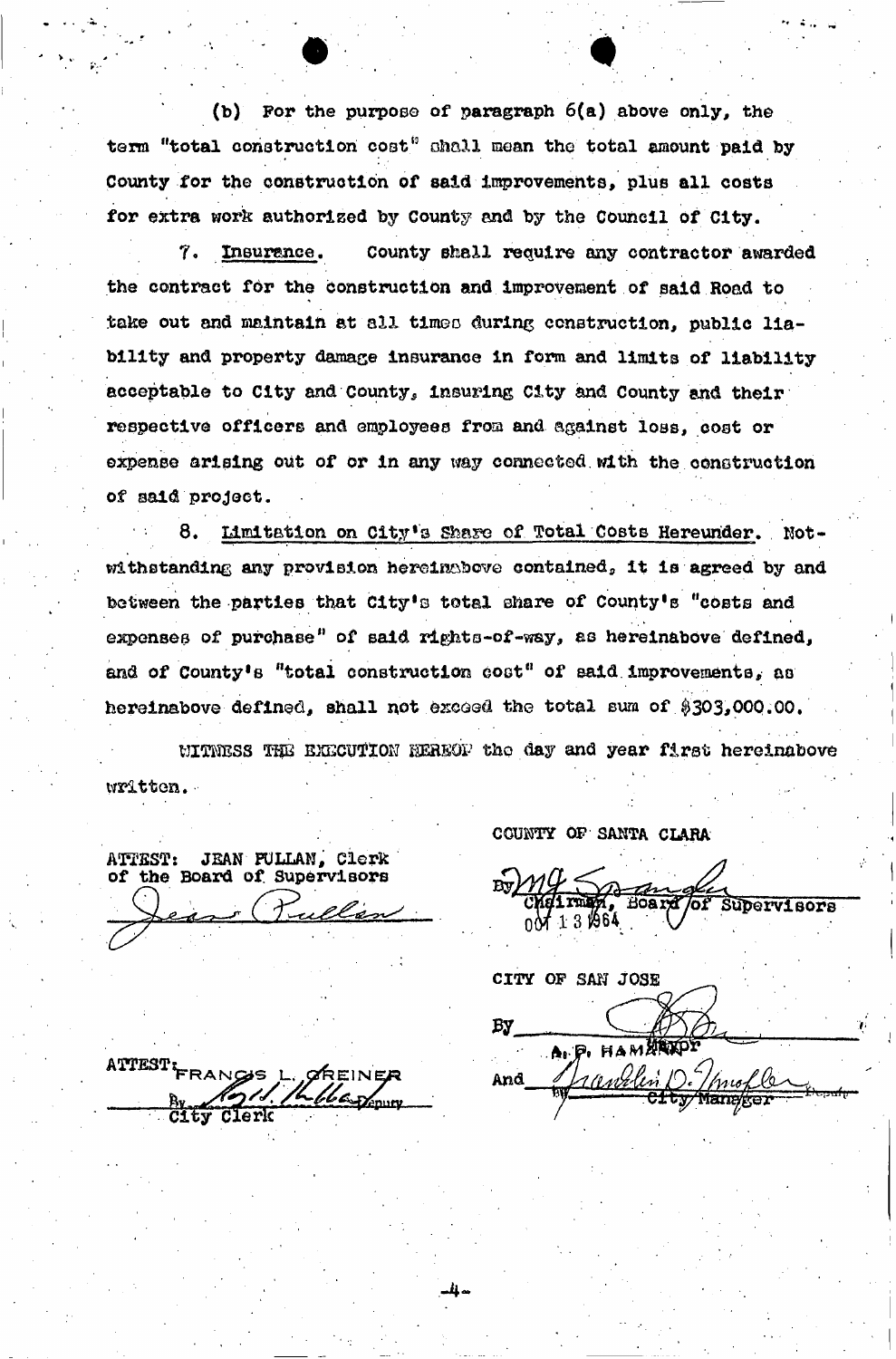**October 14, 1964** 

Att: Roy H. Hubbard **Deputy City Clerk City of San Jose City Hall First & Mission Streets San Jose, California** 

Subject: Agreement for Payment of Costs of Improvement **of Tully Road** 

**Dear Mr. Hubbardt** 

**Enclosed please find five executed copies of Agreement for Payment of Costs of Improvement of Tully Road. The Board of Supervisors at its regularly scheduled meeting on October 13, 1964, authorised execution of this Agreement. Upon execution by the City of San Jose, it is our understanding that a fully executed copy will be returned to this office.** 

**Very truly yours,** 

**BOARD OF SUPERVISORS** 

**Mr8. Jean Pullan Clerk of the Board** 

**JP**: DMR<sub>s</sub>kb Encls. **CC« Public Works**